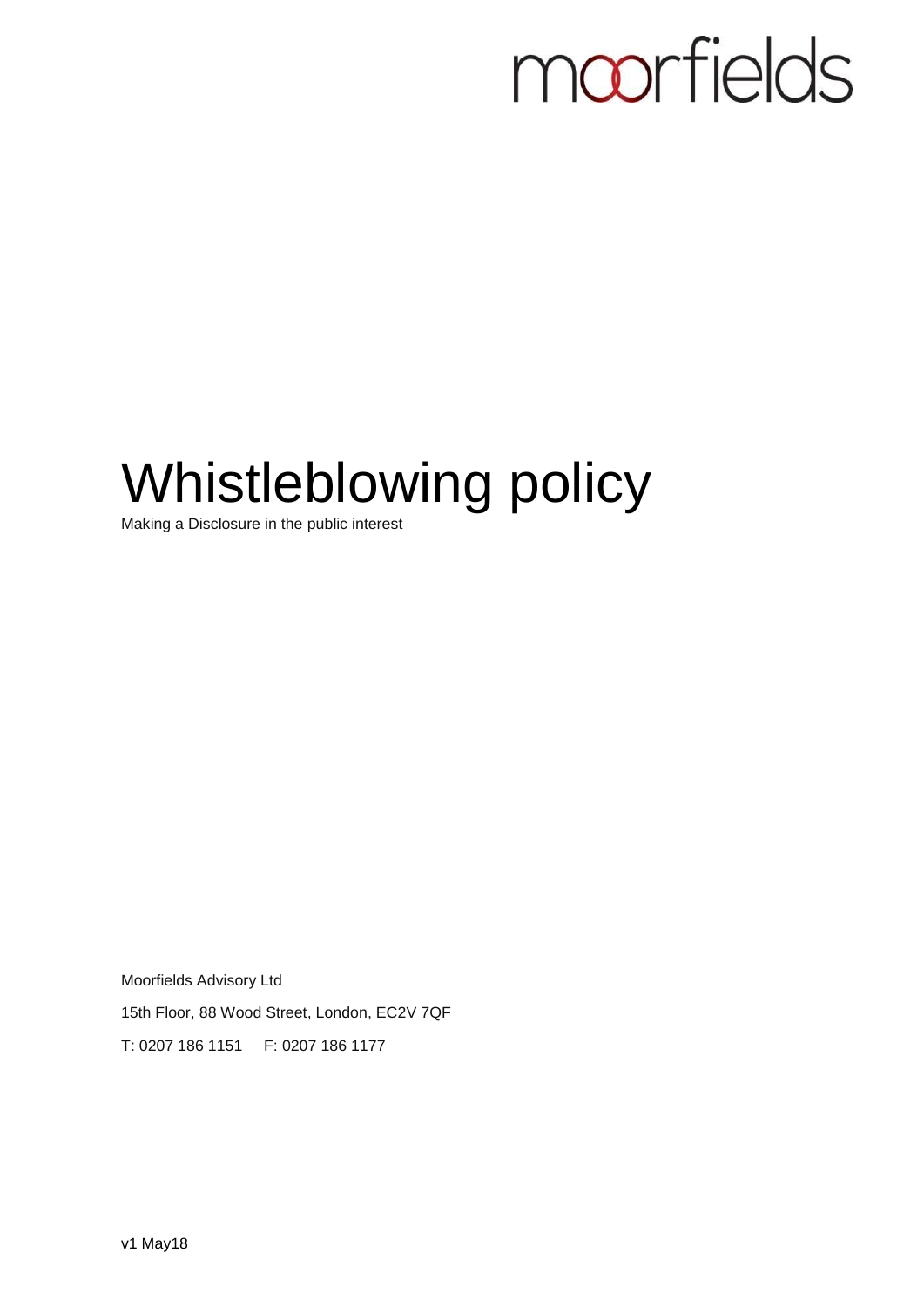# **1. Introduction**

Moorfields is committed to the highest standards of openness, probity and accountability.

An important aspect of accountability and transparency is a mechanism to enable staff and other members of the Company to voice concerns in a responsible and effective manner. It is a fundamental term of every contract of employment that an employee will faithfully serve his or her employer and not disclose confidential information about the employer's affairs. Nevertheless, where an individual discovers information which they believe shows serious malpractice or wrongdoing within the organisation then this information should be disclosed internally without fear of reprisal, and there should be arrangements to enable this to be done independently of line management (although in relatively minor instances the line manager would be the appropriate person to be told).

The Public Interest Disclosure Act, gives legal protection to employees against being dismissed or penalised by their employers as a result of publicly disclosing certain serious concerns. The Company has endorsed the provisions set out below so as to ensure that no members of staff should feel at a disadvantage in raising legitimate concerns.

It should be emphasised that this policy is intended to assist individuals who believe they have discovered malpractice or impropriety. It is not designed to question financial or business decisions taken by the Company nor should it be used to reconsider any matters which have already been addressed under harassment, complaint, disciplinary or other procedures.

### **2. Scope of Policy**

This policy is designed to enable employees of the Company to raise concerns internally and at a high level and to disclose information which the individual believes shows malpractice or impropriety. This policy is intended to cover concerns which are in the public interest and may at least initially be investigated separately but might then lead to the invocation of other procedures e.g. disciplinary. These concerns could include

- Financial malpractice or impropriety or fraud
- Failure to comply with a legal obligation or Statutes
- Dangers to Health & Safety or the environment
- Criminal activity
- Improper conduct or unethical behaviour
- Attempts to conceal any of these

#### **3. Training**

All staff will be expected to carry out training on induction and then annually at training sessions held by the compliance manager Nick O'Reilly.

#### **4. Safeguards**

#### **i. Protection**

This policy is designed to offer protection to those employees of the Company who disclose such concerns provided the disclosure is made:

- in good faith
- in the reasonable belief of the individual making the disclosure that it tends to show malpractice or impropriety and if they make the disclosure to an appropriate person (see below). It is important to note that no protection from internal disciplinary procedures is offered to those who choose not to use the procedure. In an extreme case malicious or wild allegations could give rise to legal action on the part of the persons complained about.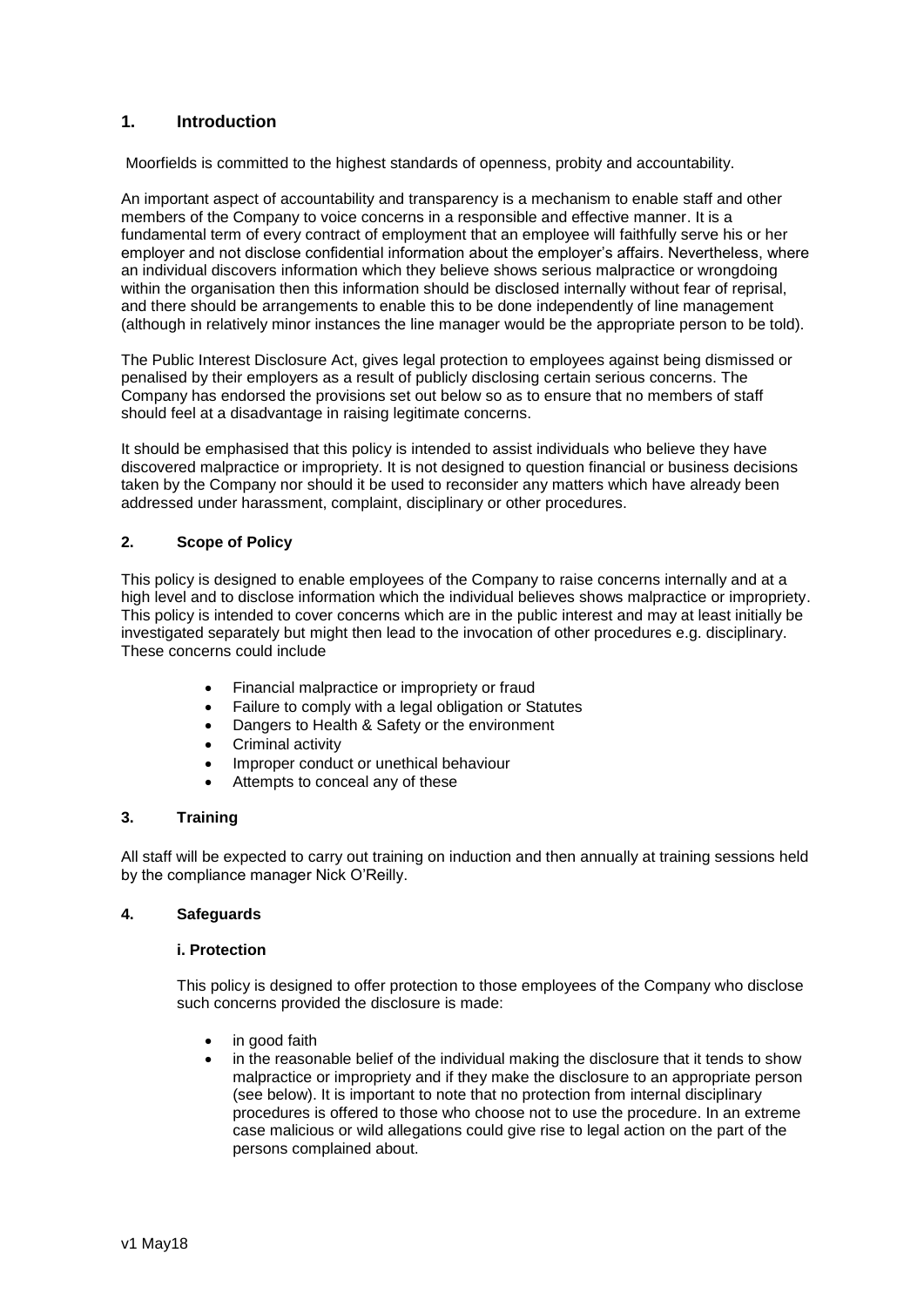## **ii. Confidentiality**

The Company will treat all such disclosures in a confidential and sensitive manner. The identity of the individual making the allegation may be kept confidential so long as it does not hinder or frustrate any investigation. However, the investigation process may reveal the source of the information and the individual making the disclosure may need to provide a statement as part of the evidence required.

#### **iii. Anonymous Allegations**

This policy encourages individuals to put their name to any disclosures they make. Concerns expressed anonymously are much less credible, but they may be considered at the discretion of the Company.

In exercising this discretion, the factors to be taken into account will include:

- The seriousness of the issues raised
- The credibility of the concern
- The likelihood of confirming the allegation from attributable sources

### **iv. Untrue Allegations**

If an individual makes an allegation in good faith, which is not confirmed by subsequent investigation, no action will be taken against that individual. In making a disclosure the individual should exercise due care to ensure the accuracy of the information. If, however, an individual makes malicious or vexatious allegations, and particularly if he or she persists with making them, disciplinary action may be taken against that individual.

# **5. Procedures for Making a Disclosure**

On receipt of a complaint of malpractice, the member of staff who receives and takes note of the complaint, must pass this information as soon as is reasonably possible, to the appropriate designated investigating officer as follows:

- Complaints of malpractice will be investigated by the Compliance Manager unless the complaint is against the Compliance Manager or is in any way related to the actions of the compliance manager. In such cases, the complaint should be passed to Nick O'Reilly, Partner for referral.
- In the case of a complaint, which is any way connected with but not against Nick O'Reilly, The Partner will nominate a Senior Manager to act as the alternative investigating officer.
- Complaints against Nick O'Reilly, Partner should be passed to Phil Smith, Managing Partner who will nominate an appropriate investigating officer.
- The complainant has the right to bypass the line management structure and take their complaint direct to Phil Smith. Phil has the right to refer the complaint back to Nick O'Reilly if he feels that Nick without any conflict of interest can more appropriately investigate the complaint.

Should none of the above routes be suitable or acceptable to the complainant, then the complainant may approach one of the following individuals who have been designated and trained as independent points of contact under this procedure. They can advise the complainant on the implications of the legislation and the possible internal and external avenues of complaint open to them:

- 1 Tom Straw, Senior Manager
- 2 Gareth Price, Manager